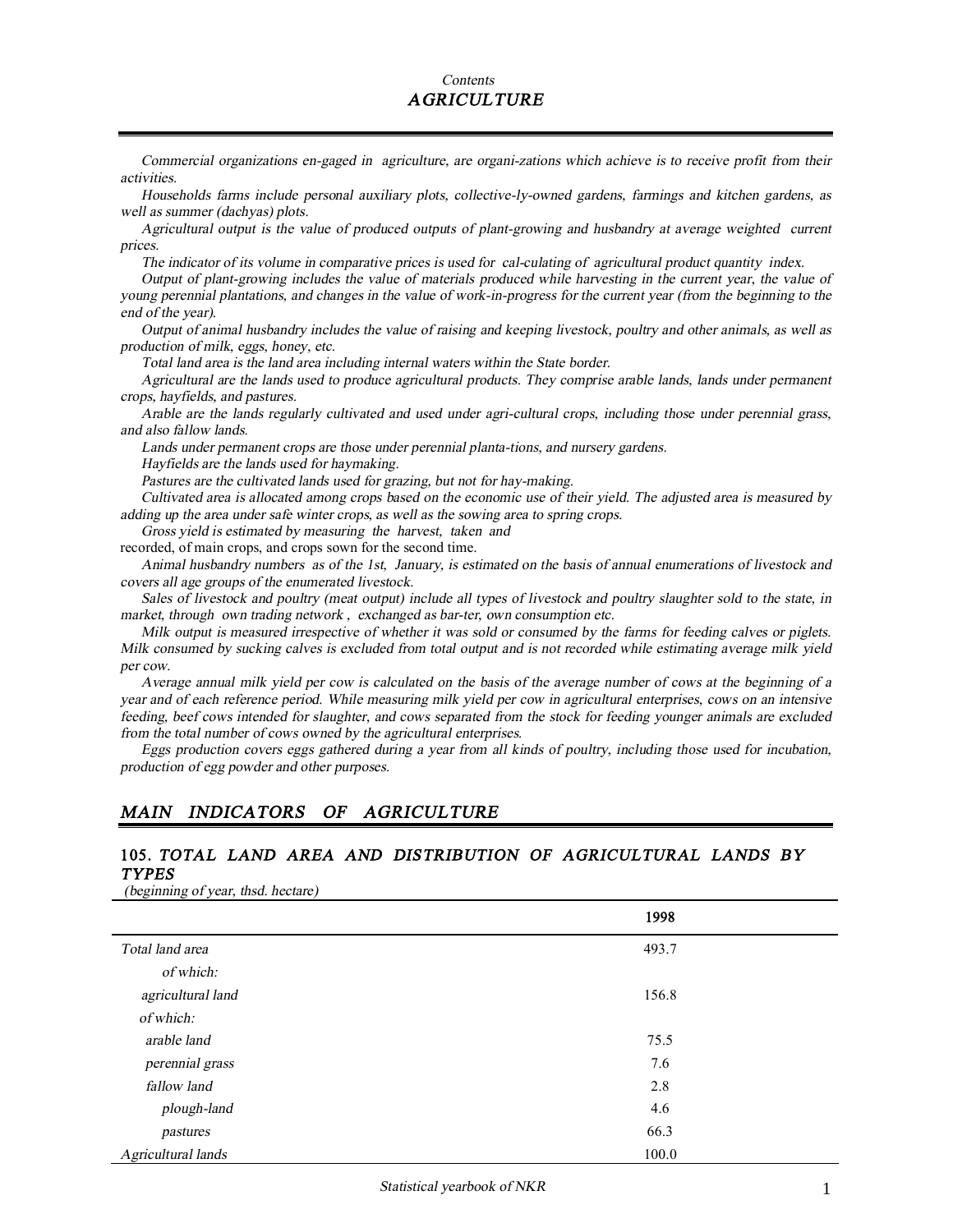|                 | Contents |
|-----------------|----------|
|                 | 1998     |
| of which:       |          |
| arable land     | 48.2     |
| perennial grass | 4.8      |
| fallow land     | 1.8      |
| plough-land     | 2.9      |
| pastures        | 42.3     |

#### **106.***GROSS AGRICULTURAL OUTPUT*

| (in farms of all types, mln. drams) |                     |                          |                             |  |  |  |
|-------------------------------------|---------------------|--------------------------|-----------------------------|--|--|--|
|                                     |                     |                          | of which                    |  |  |  |
| Years                               | Agricultural output | plant-growing production | animal husbandry production |  |  |  |
| 1995#                               | 7854.1              | 4278.4                   | 3575.7                      |  |  |  |
| 1996#                               | 9692.1              | 5533.8                   | 4158.3                      |  |  |  |
| 1997#                               | 11359.8             | 6522.2                   | 4837.6                      |  |  |  |
| 1998#                               | 11631.3             | 6869.2                   | 4762.1                      |  |  |  |
| 1999#                               | 11817.4             | 7017.8                   | 4799.6                      |  |  |  |

### **107***. VOLUME INDICES OF AGRICULTURAL OUTPUT\**

|       |                     |                          | of which                    |
|-------|---------------------|--------------------------|-----------------------------|
| Years | Agricultural output | plant-growing production | animal husbandry production |
| 1996  | 123.4               | 129.3                    | 116.3                       |
| 1997  | 117.2               | 117.9                    | 116.3                       |
| 1998  | 102.4               | 105.3                    | 98.4                        |
| 1999  | 108.5               | 110.0                    | 106.4                       |

*(at comparable prices, in percents to previous year)*

\* *1995, 1996, <sup>1997</sup> and <sup>1998</sup> indices are nominal.* 

### *108. GROSS AGRICULTURAL OUTPUT BY TYPES OF FARMS*

| (mln. drams)             |        |        |         |         |         |
|--------------------------|--------|--------|---------|---------|---------|
|                          | 1995   | 1996   | 1997    | 1998    | 1999    |
| Farms of all types       |        |        |         |         |         |
| Agriculture              | 7854.1 | 9692.1 | 11359.8 | 11631.3 | 11817.4 |
| Plant-growing            | 4278.4 | 5533.8 | 6522.2  | 6869.2  | 7017.8  |
| Animal husbandry         | 3575.7 | 4158.3 | 4837.6  | 4762.1  | 4799.6  |
| Commercial organizations |        |        |         |         |         |
| Agriculture              | 4426.6 | 5518.9 | 6660.6  | 5497.9  | 381.5   |
| Plant-growing            | 3467.7 | 4399.5 | 5507.4  | 4477.0  | 141.0   |
| Animal husbandry         | 958.9  | 1119.4 | 1153.2  | 1020.9  | 240.5   |
| Household's plots        |        |        |         |         |         |
| Agriculture              | 3427.5 | 4173.2 | 4699.2  | 6133.4  | 11435.9 |
| Plant-growing            | 810.7  | 1134.3 | 1014.8  | 2392.2  | 6876.8  |
| Animal husbandry         | 2616.8 | 3038.9 | 3684.4  | 3741.2  | 4559.1  |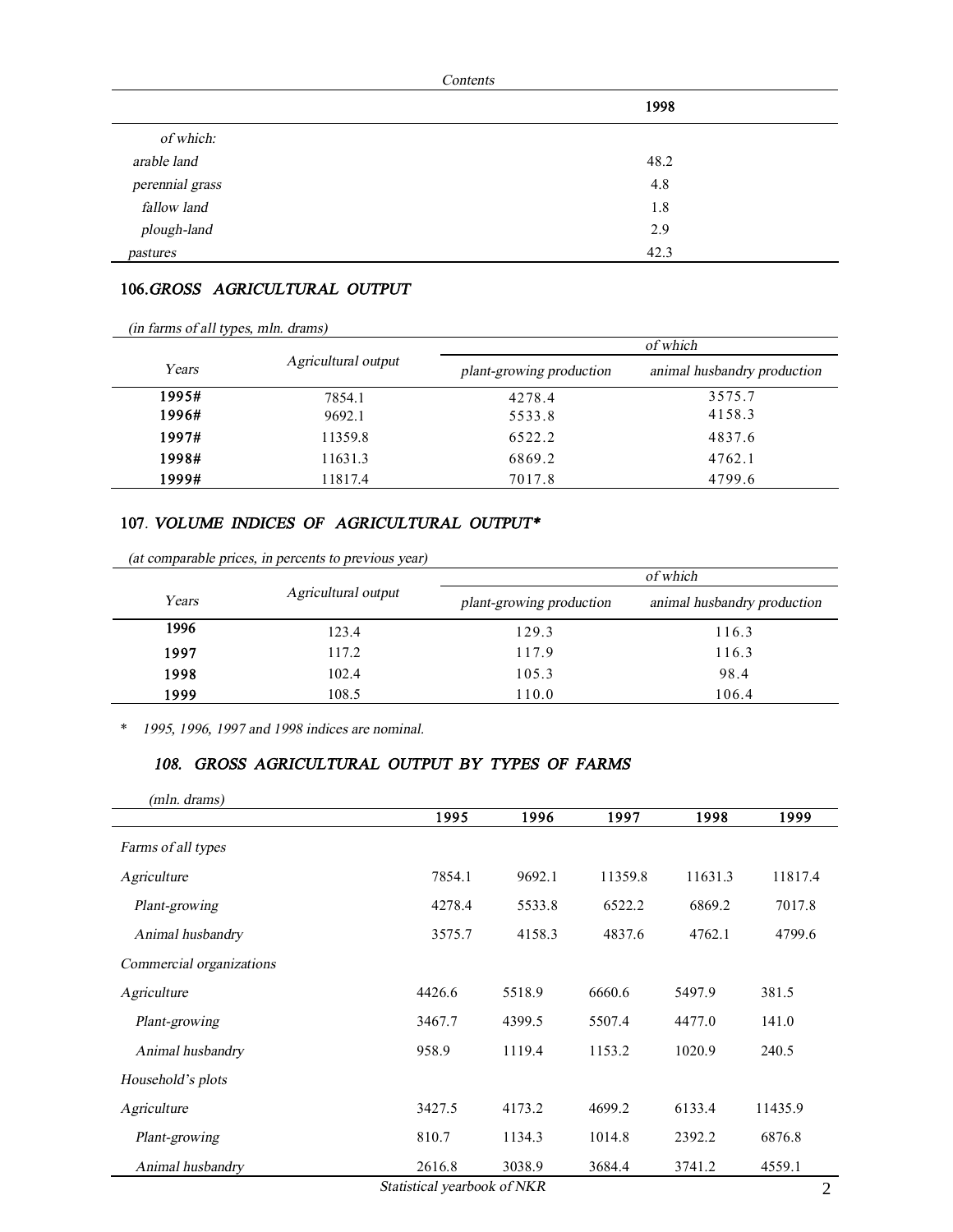### *MATERIAL AND TECHNICAL BASE OF AGRICULTURE*

# *(units)*  **1995 1996 1997 1998 1999**  *Tractors* 953 954 899 1021 890 *Trucks* 798 727 622 911 834 *Tractor plows* 616 603 563 557 412 **Seeding machines** 221 219 208 211 220 *Cultivators* 164 146 134 138 114 *Harvesters: grain* 177 180 172 187 195 *silage* and *feed* 117 126 120 115 65 *Tractor for mowing hay* 102 118 97 97 61

#### **109.** *AVAILABILITY OF AGRICULTURAL MACHINERY*

## *PLANT-GROWING*

#### **110. MAIN AGRICULTURAL CROPS UNDER CULTIVATED AREAS**

*(hectares)*

|                   | 1995                                  | 1996           | 1997    | 1998    | 1999    |  |
|-------------------|---------------------------------------|----------------|---------|---------|---------|--|
|                   | Farms of all types                    |                |         |         |         |  |
| Total sowing area | 25317.3                               | 38164.1        | 42383.7 | 43030.0 | 29275.7 |  |
| Grains            | 21236.0                               | 34460.8        | 38801.3 | 39793.0 | 26503.8 |  |
| Industrial crops  | 104.0                                 | 50.7           | 1.2     | 39.4    | 246.0   |  |
| Potatoes          | 811.0                                 | 833.0          | 882.8   | 914.8   | 1052.7  |  |
| Vegetables        | 540.0                                 | 561.9          | 683.7   | 808.4   | 1029.3  |  |
| Field crops       | 17.0                                  | 24.0           | 35.3    | 119.5   | 213.2   |  |
| Forage crops      | 2609.3                                | 2233.7         | 1979.4  | 1354.9  | 230.7   |  |
|                   | In per cent of total cultivated areas |                |         |         |         |  |
| Total sowing area | 100.0                                 | 100.0          | 100.0   | 100.0   | 100.0   |  |
| Grains            | 83.9                                  | 90.3           | 91.5    | 92.5    | 90.6    |  |
| Industrial crops  | 0.4                                   | 0.1            |         | 0.1     | 0.8     |  |
| Potatoes          | 3.2                                   | 2.2            | 2.1     | 2.1     | 3.6     |  |
| Vegetables        | 2.1                                   | 1.5            | 1.6     | 1.9     | 3.5     |  |
| Field crops       | 0.1                                   | $\blacksquare$ | 0.1     | 0.3     | 0.7     |  |
| Forage crops      | 10.3                                  | 5.9            | 4.7     | 3.1     | 0.8     |  |
|                   | Commercial organizations              |                |         |         |         |  |
| Total sowing area | 23945.7                               | 36607.6        | 39809.3 | 39153.7 | 8577    |  |
| Grains            | 20692.5                               | 33867.5        | 37524.1 | 37478.7 | 8125.5  |  |
| Industrial crops  | 101.5                                 | 49.9           |         | 36      | 208.8   |  |
| Potatoes          | 252.9                                 | 160.9          | 95.6    | 92.2    | 82.7    |  |
| Vegetables        | 277.3                                 | 284.2          | 195.7   | 168.3   | 31      |  |
| Field crops       | 12.2                                  | 14.3           | 17.9    | 24.1    | 1       |  |
| Forage crops      | 2609.3                                | 2230.8         | 1976    | 1354.4  | 128     |  |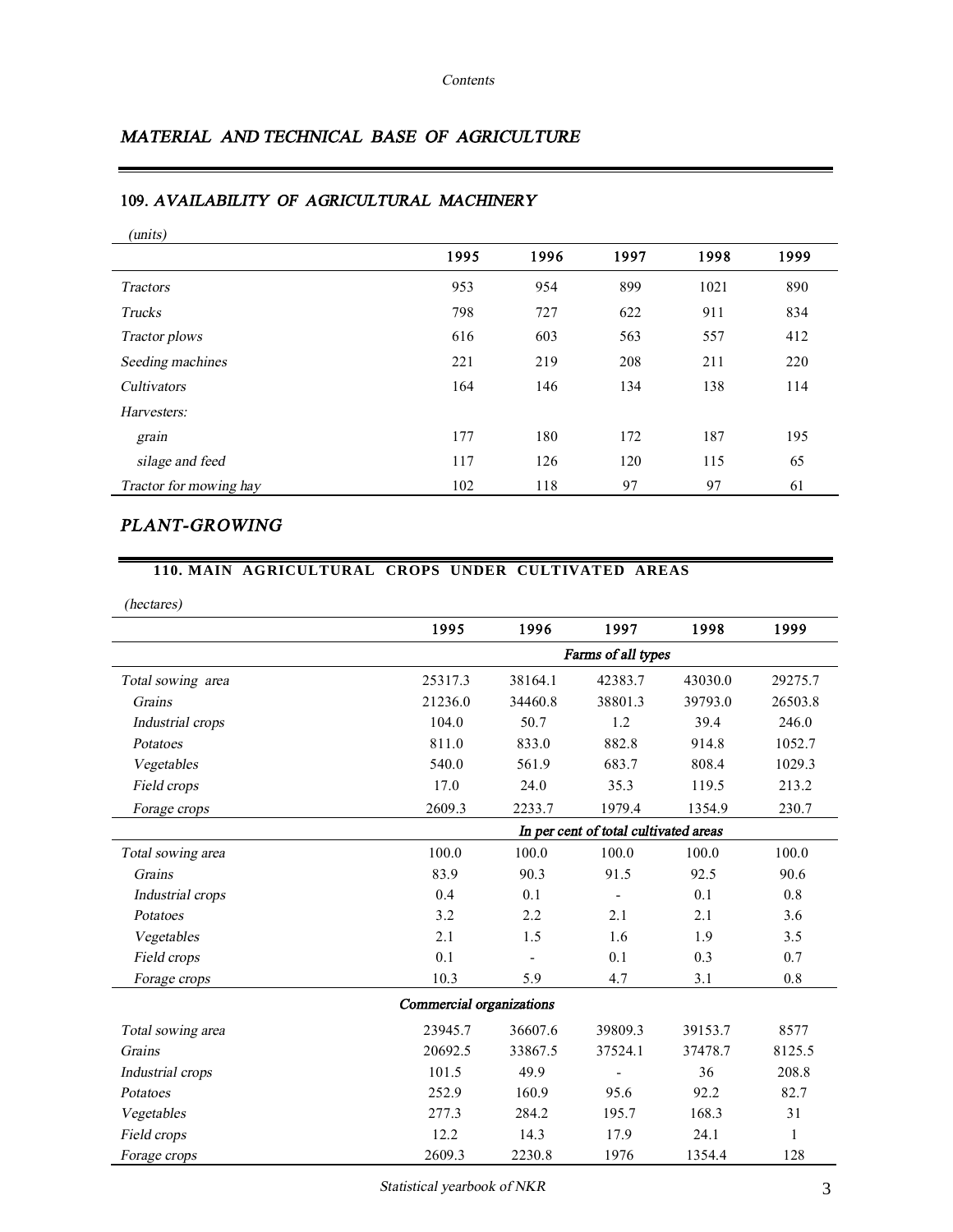| Contents          |                                       |        |                |                          |         |
|-------------------|---------------------------------------|--------|----------------|--------------------------|---------|
|                   | 1995                                  | 1996   | 1997           | 1998                     | 1999    |
|                   | In per cent of total cultivated areas |        |                |                          |         |
| Total sowing area | 100.0                                 | 100.0  | 100.0          | 100.0                    | 100.0   |
| Grains            | 86.4                                  | 92.5   | 94.3           | 95.7                     | 94.7    |
| Industrial crops  | 0.4                                   | 0.1    | $\blacksquare$ | 0.1                      | 2.4     |
| Potatoes          | 1.1                                   | 0.4    | 0.2            | 0.2                      | 1.0     |
| Vegetables        | 1.2                                   | 0.8    | 0.5            | 0.4                      | 0.4     |
| Field crops       | 0.1                                   | 0.0    | 0.0            | 0.1                      | 0.0     |
| Forage crops      | 10.9                                  | 6.1    | 5.0            | 3.5                      | 1.5     |
|                   | Household's plots                     |        |                |                          |         |
| Total sowing area | 1371.6                                | 1556.5 | 2574.4         | 3876.3                   | 20698.7 |
| Grains            | 543.5                                 | 593.3  | 1277.2         | 2314.3                   | 18378.3 |
| Industrial crops  | 2.5                                   | 0.8    | 1.2            | 3.4                      | 37.2    |
| Potatoes          | 558.1                                 | 672.1  | 787.2          | 822.6                    | 970.0   |
| Vegetables        | 262.7                                 | 277.7  | 488            | 640.1                    | 998.3   |
| Field crops       | 4.8                                   | 9.7    | 17.4           | 95.4                     | 212.2   |
| Forage crops      |                                       | 2.9    | 3.4            | 0.5                      | 102.7   |
|                   | In per cent of total cultivated areas |        |                |                          |         |
| Total sowing area | 100.0                                 | 100.0  | 100.0          | 100.0                    | 100.0   |
| Grains            | 39.6                                  | 38.1   | 49.6           | 59.7                     | 88.8    |
| Industrial crops  | 0.2                                   | 0.1    |                | 0.1                      | 0.2     |
| Potatoes          | 40.7                                  | 43.2   | 30.6           | 21.2                     | 4.7     |
| Vegetables        | 19.2                                  | 17.8   | 19.0           | 16.5                     | 4.8     |
| Field crops       | 0.3                                   | 0.6    | 0.7            | 2.5                      | 1.0     |
| Forage crops      | $\overline{\phantom{a}}$              | 0.2    | 0.1            | $\overline{\phantom{a}}$ | 0.5     |

### *111. OUTPUT OF MAIN TYPES OF PLANT-GROWING PRODUCTION*

|                      | 1995                     | 1996    | 1997    | 1998    | 1999    |
|----------------------|--------------------------|---------|---------|---------|---------|
| Farms of all types   |                          |         |         |         |         |
| Grains, t            | 28749.0                  | 39066.4 | 36701.2 | 29047.2 | 32630.6 |
| Potatoes, t          | 4525.4                   | 6984.1  | 5004.2  | 8722.5  | 9033.8  |
| Vegetables, t        | 4453.4                   | 7616.8  | 5122.0  | 8571.4  | 8871.4  |
| Field crops, t       | 15.9                     | 76.1    | 240.8   | 987.0   | 1127.5  |
| Fruit and berries, t | 2062.0                   | 1513.2  | 1225.1  | 1411.6  | 1874.6  |
| Grape, $t$           | 3149                     | 3895.2  | 3801.8  | 3373.8  | 2046.0  |
| Mulberry, t          | 1361.9                   | 1882.8  | 2337.8  | 3412.1  | 4394.0  |
|                      | Commercial organizations |         |         |         |         |
| Grains, t            | 28095.2                  | 38671.1 | 35420.5 | 26415.1 | 8910.8  |
| Potatoes, t          | 747.0                    | 1293.1  | 585.7   | 1622.9  | 379.0   |
| Vegetables, t        | 1728.0                   | 2925.7  | 2241.0  | 2956.8  | 237.7   |
| Field crops, t       | 15.9                     | 76.1    | 239.5   | 508.3   | 9.0     |
| Fruit and berries, t | 1449.0                   | 1317.9  | 108.4   | 196.6   | 4.5     |
| Grape, $t$           | 2979.1                   | 3690.5  | 3627.8  | 3053.3  | 24.5    |
| Mulberry, t          | 1163.0                   | 1658.0  | 1152.9  | 820.5   | 67.0    |
|                      | Household's plots        |         |         |         |         |
| Grains, t            | 653.8                    | 395.3   | 1280.7  | 2632.1  | 23719.8 |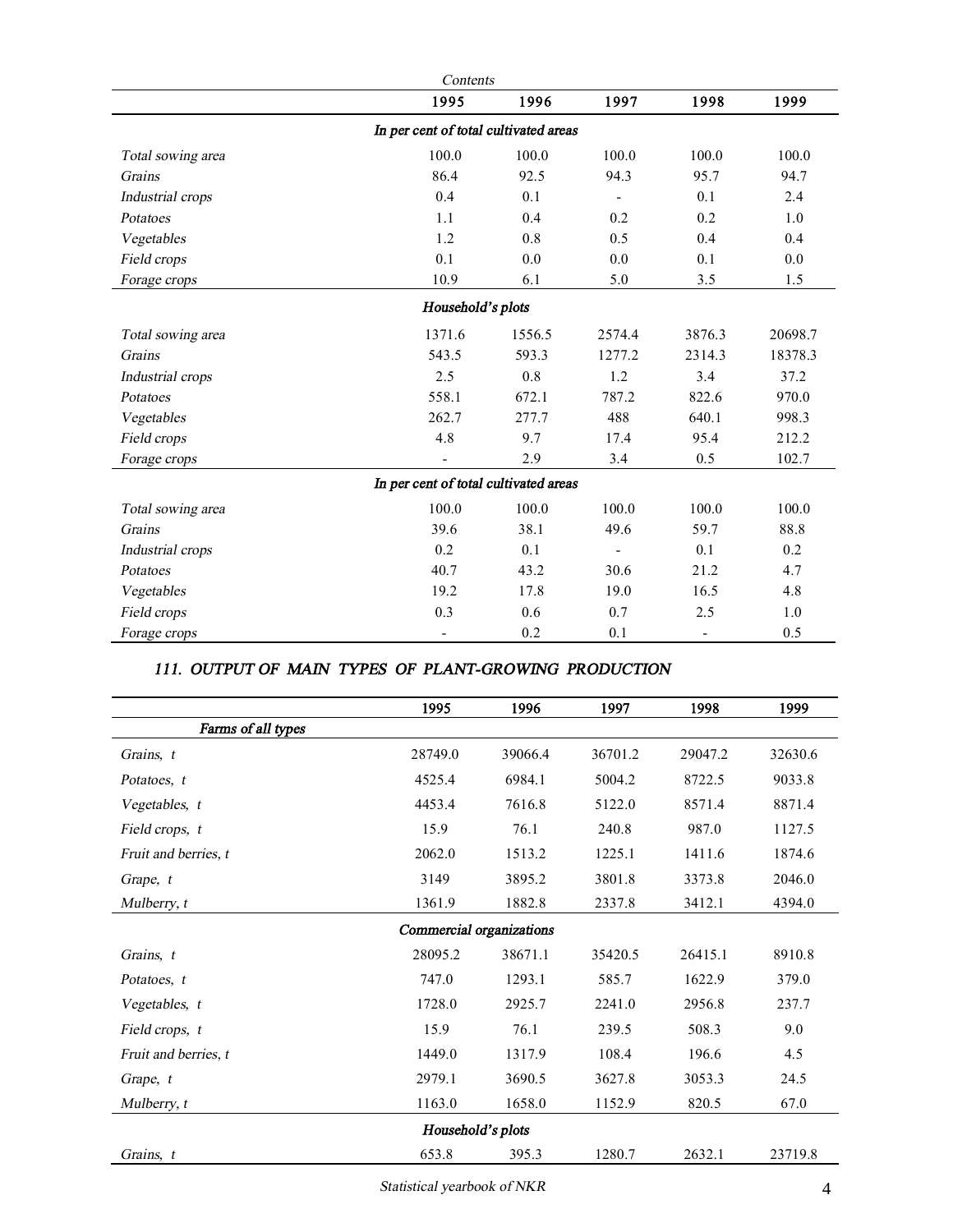| Contents             |        |                          |        |        |        |
|----------------------|--------|--------------------------|--------|--------|--------|
| Potatoes, t          | 3778.4 | 5691.0                   | 4418.5 | 7099.6 | 8654.8 |
| Vegetables, t        | 2725.4 | 4691.1                   | 2881.0 | 5614.6 | 8633.7 |
| Field crops, t       | ۰      | $\overline{\phantom{a}}$ | 1.3    | 478.7  | 1118.5 |
| Fruit and berries, t | 613.0  | 195.3                    | 1116.7 | 1215.0 | 1870.1 |
| Grape, t             | 169.9  | 204.7                    | 174.0  | 320.5  | 2021.5 |
| Mulberry, t          | 198.9  | 224.8                    | 1184.9 | 2591.6 | 4327   |

#### *112. GROSS YIELD AND CROP EARNINGS OF MAIN AGRICULTURAL CROPS*

*(in farms of all types)*

| . .                       | 1995                                 | 1996    | 1997    | 1998    | 1999    |  |  |  |
|---------------------------|--------------------------------------|---------|---------|---------|---------|--|--|--|
|                           | Gross yield, t                       |         |         |         |         |  |  |  |
| Grains                    | 28749.0                              | 39066.4 | 36701.2 | 29047.2 | 32630.6 |  |  |  |
| of which:                 |                                      |         |         |         |         |  |  |  |
| wheat (winter and spring) | 22312.8                              | 30495.7 | 29848.3 | 24578.2 | 29104.3 |  |  |  |
| <b>Tobacco</b>            | 6.0                                  | 15.4    | ۰       |         | 233.3   |  |  |  |
| Potatoes                  | 4525.4                               | 6984.1  | 5004.2  | 8722.5  | 9033.8  |  |  |  |
| Vegetables                | 4453.4                               | 7616.8  | 5122.0  | 8571.4  | 8871.4  |  |  |  |
|                           | Yield capacity, centners per hectare |         |         |         |         |  |  |  |
| Grains                    | 13.5                                 | 11.3    | 9.5     | 7.3     | 12.3    |  |  |  |
| of which:                 |                                      |         |         |         |         |  |  |  |
| wheat (winter and spring) | 14.2                                 | 11.9    | 9.8     | 7.4     | 12.5    |  |  |  |
| Tobacco                   | 12.5                                 | 6.1     | -       |         | 9.5     |  |  |  |
| Potatoes                  | 55.8                                 | 83.8    | 57.0    | 95.3    | 85.8    |  |  |  |
| Vegetables                | 82.5                                 | 135.5   | 74.9    | 106.0   | 86.2    |  |  |  |

#### *113. GROSS YIELD AND CROP ESRNINGS OF GRAINS*

*(in farms of all types, tons)*

| - -                      | 1995                                 | 1996    | 1997    | 1998    | 1999    |
|--------------------------|--------------------------------------|---------|---------|---------|---------|
|                          | Gross yield                          |         |         |         |         |
| Winter and spring wheat  | 22312.8                              | 30495.7 | 29848.3 | 24578.2 | 29104.3 |
| Winter and spring barley | 4570.0                               | 7723.4  | 5264.1  | 3323.7  | 2384.7  |
| Maize for grain          | 693.0                                | 338.0   | 935.7   | 867.8   | 677.7   |
| Oats                     | 172.0                                | 60.3    | 136.5   | 10.0    | -       |
| Spelt                    | 524.0                                | 203.5   | 173.2   | 94.0    | 101.1   |
| Legumenous plants        | 477.2                                | 245.5   | 343.4   | 173.5   | 362.8   |
|                          | Yield capacity, centners per hectare |         |         |         |         |
| Winter and spring wheat  | 14.2                                 | 11.9    | 9.8     | 7.4     | 12.5    |
| Winter and spring barley | 12.8                                 | 10.6    | 7.6     | 6.5     | 12.0    |
| Maize for grain          | 8.8                                  | 6.7     | 18.2    | 12.6    | 8.4     |
| Oats                     | 10.4                                 | 4.1     | 10.1    | 2.0     |         |
| Spelt                    | 9.9                                  | 5.8     | 11.8    | 5.6     | 7.6     |
| Leguminous plants        | 10.0                                 | 4.1     | 6.6     | 3.2     | 9.9     |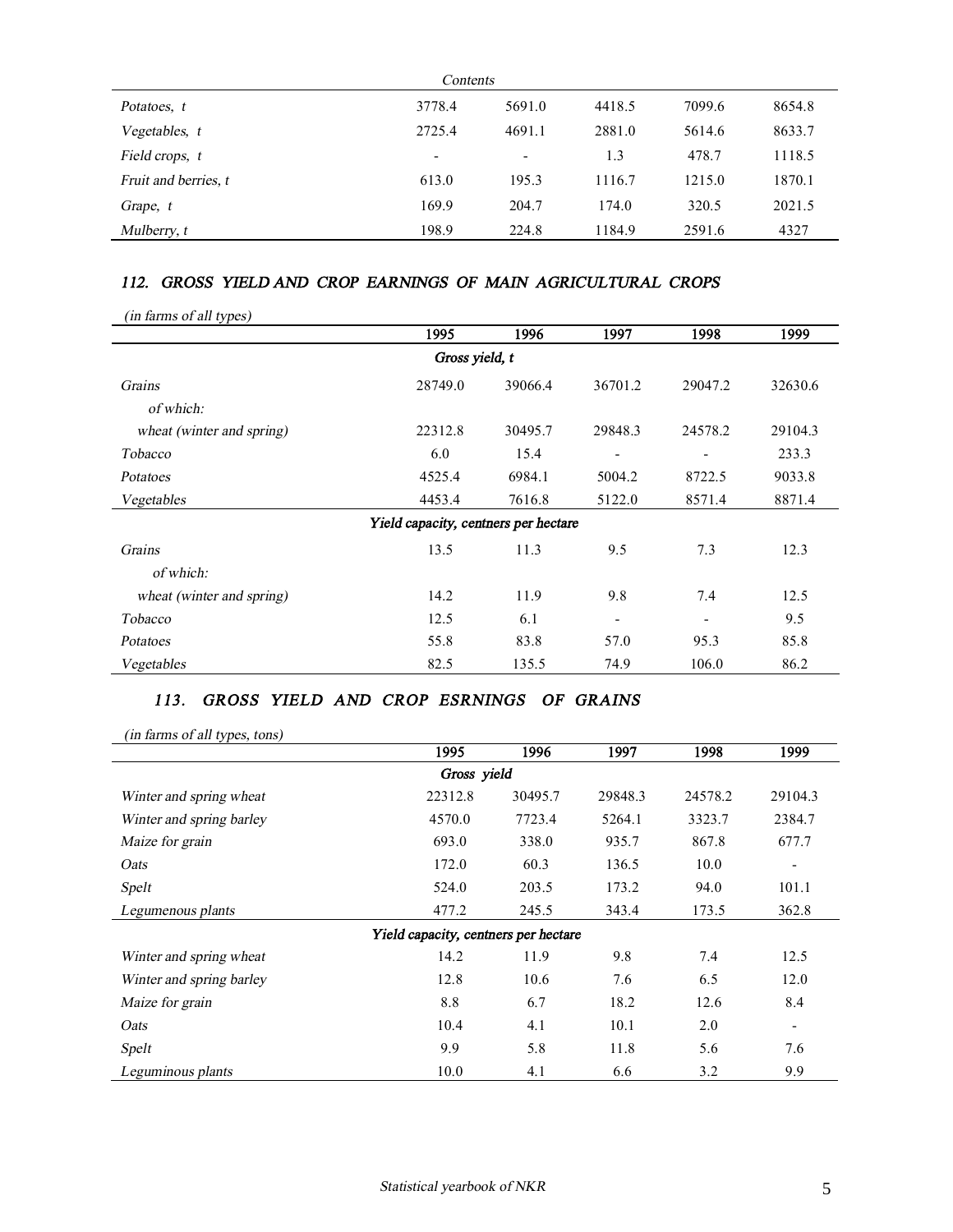#### *Contents 114. GROSS YIELD AND PRODUCTIVITY OF FORAGE CROPS*

*(in farms of all types, tons)*

|                                                        | 1995                                 | 1996    | 1997    | 1998    | 1999    |  |  |  |
|--------------------------------------------------------|--------------------------------------|---------|---------|---------|---------|--|--|--|
| Gross yield                                            |                                      |         |         |         |         |  |  |  |
| Maize for silage and green feed (stems and<br>ears)    | 3431.3                               | 1405.2  | 6137.6  | 3632.5  | 105.6   |  |  |  |
| Fodder root crops (including sugar beet for<br>forage) | 243.5                                | 188.3   | 305.5   | 11.7    | 1.3     |  |  |  |
| Hay and green forage, total)<br>of which:              | 15686.0                              | 16676.3 | 11950.2 | 20293.3 | 17394.8 |  |  |  |
| perennial grasses' hay                                 | 8521.9                               | 9503.1  | 5860.4  | 3223.7  | 126.1   |  |  |  |
| annual grasses' hay                                    | 1573.0                               | 1393.6  | 539.9   | 418.0   | 501.2   |  |  |  |
| natural hayfield's hay                                 | 5591.1                               | 5779.6  | 5549.9  | 16651.6 | 16767.5 |  |  |  |
|                                                        | Yield capacity, centners per hectare |         |         |         |         |  |  |  |
| Maize for silage and green feed (stems and<br>ears)    | 43.6                                 | 17.1    | 86.0    | 62.6    | 37.4    |  |  |  |
| Fodder root crops (including sugar beet for<br>forage) | 59.8                                 | 78.1    | 272.7   | 27.9    | 6.5     |  |  |  |
| Perennial grasses' hay of previous years               | 51.5                                 | 59.9    | 69.4    | 55.7    |         |  |  |  |
| Annual grasses' hay                                    | 26.1                                 | 43.2    | 17.6    | 27.9    |         |  |  |  |
| Natural hayfield's hay                                 | 18.9                                 | 18.3    | 13.4    | 20.7    | 28.7    |  |  |  |

### *115. AREA FOR FRUIT AND BERRIES PLANTATIONS AND VINEYARDS*

| (in farms of all types, hectares)     |        |        |        |        |        |
|---------------------------------------|--------|--------|--------|--------|--------|
|                                       | 1995   | 1996   | 1997   | 1998   | 1999   |
| Area of fruit and berries plantations | 1490.0 | 2090.2 | 1994.5 | 2102.5 | 1125.8 |
| of which those at fruit-bearing age   | 1483.0 | 1943.9 | 1913.2 | 1973.8 | 1106.1 |
| Area of grape plantations             | 2691.5 | 3758.1 | 3741.4 | 3933.9 | 1009.8 |
| of which those at fruit-bearing age   | 2691.5 | 3463.6 | 3496.7 | 3652.7 | 1009.8 |
| Mulberry trees                        | 851.0  | 1443.7 | 1260.7 | 1403.3 | 604.1  |
| of which those at fruit-bearing age   | 840.0  | 1248.3 | 1172.3 | 1315.2 | 589.9  |

### *116. GROSS YIELD AND PRODUCTIVITY OF FRUIT, BERRIES AND GRAPE*

*(in farms of all types)*

|       |                                             | of which             |        |          | Yeilds capacity, centners per ha |                      |                             |  |
|-------|---------------------------------------------|----------------------|--------|----------|----------------------------------|----------------------|-----------------------------|--|
| Years | Gross harvest of fruit.<br>berries grape, t | fruit and<br>berries | grape  | mulberry | fruit and berries<br>plantations | grape<br>plantations | mulerry<br>planta-<br>tions |  |
| 1995  | 6573.0                                      | 2062.0               | 3149.0 | 1362.0   | 13.9                             | 11.7                 | 16.2                        |  |
| 1996  | 7291.2                                      | 1513.2               | 3895.2 | 1882.8   | 7.8                              | 11.2                 | 15.1                        |  |
| 1997  | 7364.7                                      | 1225.1               | 3801.8 | 2337.8   | 6.4                              | 10.9                 | 19.9                        |  |
| 1998  | 8197.5                                      | 1411.6               | 3373.8 | 3412.1   | 7.2                              | 9.2                  | 25.9                        |  |
| 1999  | 8314.6                                      | 1874.6               | 2046.0 | 4394.0   | 16.9                             | 20.3                 | 72.7                        |  |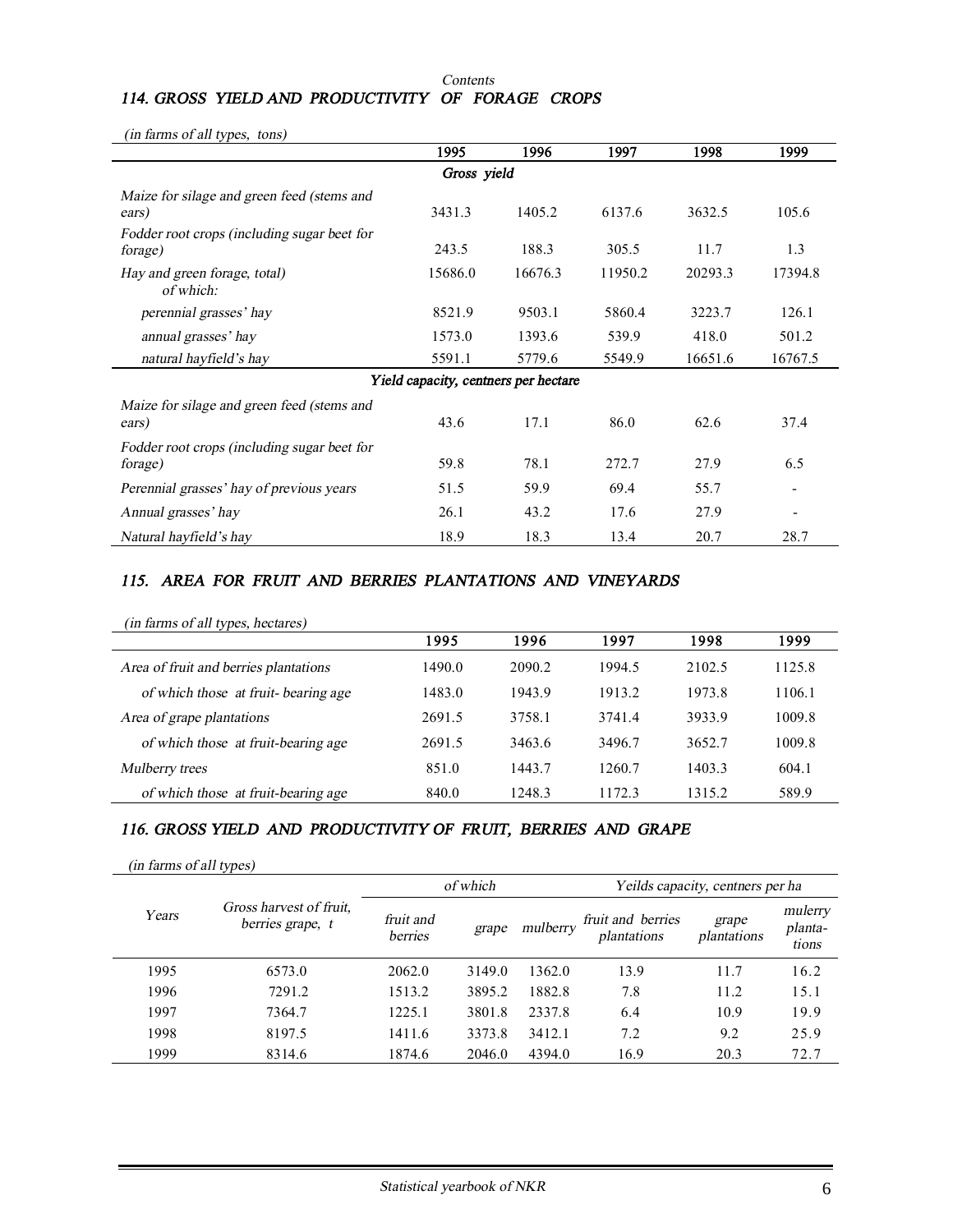| Years | Meat (live weight), t | Milk, t                  | Eggs, thsd. pieces | Wool (physical weight), t |
|-------|-----------------------|--------------------------|--------------------|---------------------------|
|       |                       | Farms of all types       |                    |                           |
| 1995  | 1919.0                | 18395.0                  | 4817.4             | 26.0                      |
| 1996  | 2434.2                | 22819.0                  | 5324.5             | 23.5                      |
| 1997  | 2501.3                | 23891.6                  | 5419.6             | 29.0                      |
| 1998  | 2808.6                | 20522.9                  | 6281.3             | 44.4                      |
| 1999  | 2661.0                | 21254.5                  | 7738.6             | 46.3                      |
|       |                       | Commercial organizations |                    |                           |
| 1995  | 643.4                 | 4561.6                   | 456.1              | 1.3                       |
| 1996  | 989.5                 | 4222.6                   | 557.2              | 1.0                       |
| 1997  | 921.9                 | 3925.4                   | 487.1              | 0.1                       |
| 1998  | 898.9                 | 3330.5                   | 344.7              | 1.1                       |
| 1999  | 269.0                 | 676.7                    | 73.7               | 0.3                       |
|       |                       | Household's plots        |                    |                           |
| 1995  | 1275.6                | 13833.4                  | 4361.3             | 24.7                      |
| 1996  | 1444.7                | 18596.4                  | 4767.3             | 22.5                      |
| 1997  | 1579.4                | 19966.2                  | 4932.5             | 28.9                      |
| 1998  | 1909.7                | 17192.4                  | 5936.6             | 43.3                      |
| 1999  | 2392.0                | 20577.8                  | 7664.9             | 46.0                      |

### *117. OUTPUT OF MAIN ANIMAL HUSBANDRY PRODUCTS*

#### *118. NUMBER OF LIVESTOCK AND POULTRY*

| (at the end of year, heads) |  |
|-----------------------------|--|
|-----------------------------|--|

|                          | 1995               | 1996   | 1997   | 1998   | 1999   |  |  |  |
|--------------------------|--------------------|--------|--------|--------|--------|--|--|--|
|                          | Farms of all types |        |        |        |        |  |  |  |
| Cattle                   | 33079              | 34447  | 31861  | 30857  | 34206  |  |  |  |
| of which cows            | 15709              | 16082  | 15245  | 15374  | 16391  |  |  |  |
| Sheep and rams           | 32590              | 34469  | 33280  | 37356  | 39133  |  |  |  |
| Pigs                     | 11908              | 13752  | 14087  | 23189  | 16692  |  |  |  |
| Horses                   | 1604               | 1758   | 1816   | 1966   | 1985   |  |  |  |
| Poultry                  | 131819             | 133608 | 131630 | 161637 | 172252 |  |  |  |
| Commercial organizations |                    |        |        |        |        |  |  |  |
| Cattle                   | 11131              | 10768  | 9247   | 5982   | 1011   |  |  |  |
| of which cows            | 3859               | 3521   | 3125   | 2261   | 353    |  |  |  |
| Sheep and rams           | 1469               | 934    | 907    | 696    | 174    |  |  |  |
| Pigs                     | 5795               | 7013   | 5208   | 5522   | 533    |  |  |  |
| Horses                   | 105                | 122    | 122    | 119    | 3      |  |  |  |
| Poultry                  | 34273              | 34533  | 19653  | 13803  | 2425   |  |  |  |
|                          | Household's plots  |        |        |        |        |  |  |  |
| Cattle                   | 21948              | 23679  | 22614  | 24875  | 33195  |  |  |  |
| of which cows            | 11850              | 12561  | 12120  | 13113  | 16038  |  |  |  |
| Sheep and goats          | 31121              | 33535  | 32373  | 36660  | 38959  |  |  |  |
| Pigs                     | 6113               | 6739   | 8879   | 17667  | 16159  |  |  |  |